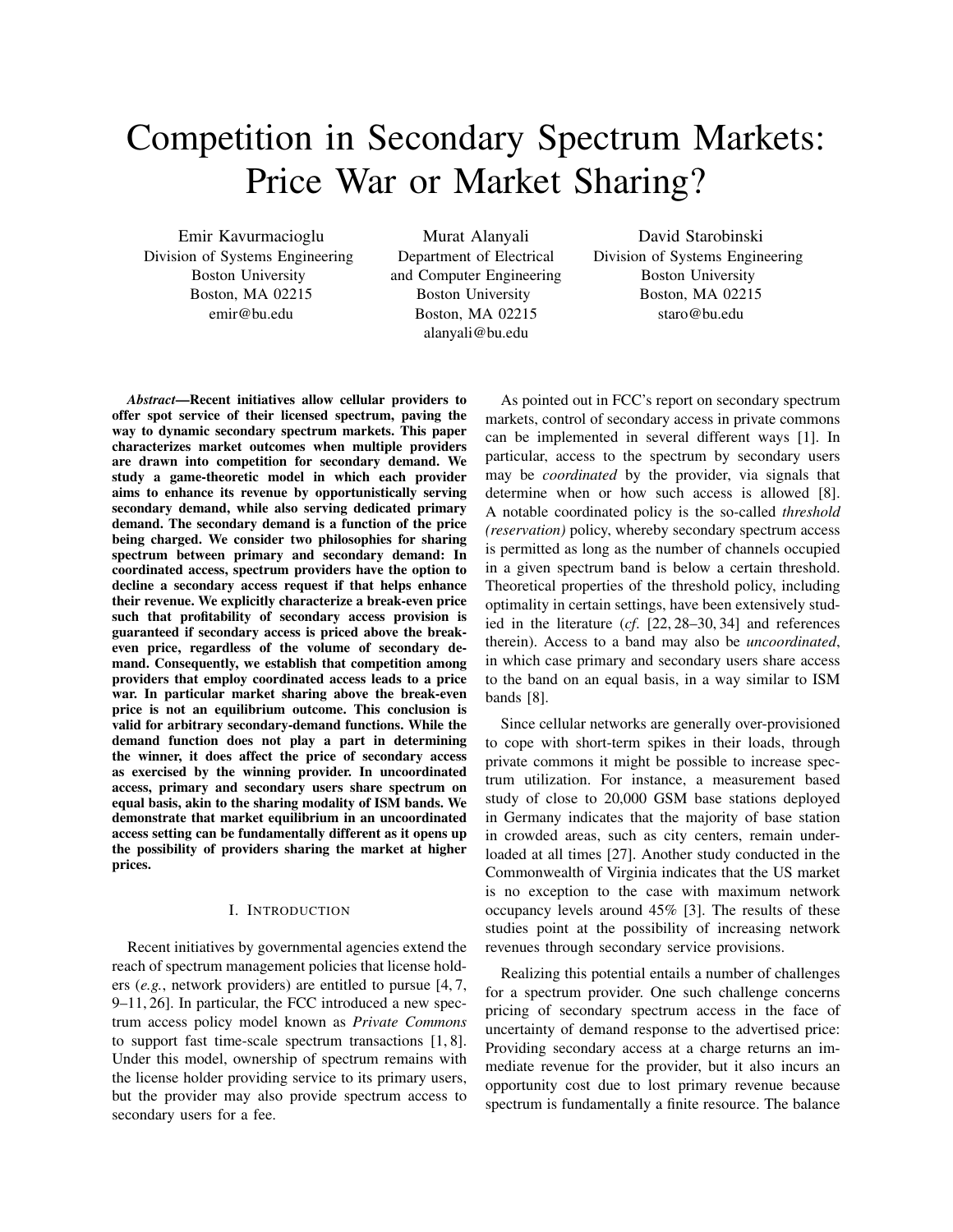

Fig. 1. Illustration of provider competition over the secondary users in a private commons setting

between these two effects determines profitability of secondary spectrum provision, and it may possibly depend not only on the secondary price but also on the secondary demand. The relationship between secondary price and demand, however, is difficult to characterize explicitly and it may also be time-varying.

This issue is further aggravated in competitive situations in which multiple spectrum providers compete for the same pool of secondary demand. In such situations a provider may opt to beat the price of competitors thereby winning entire secondary market, or may opt to match competitors' price thereby serving part of the market but at a higher price. It is not readily clear which alternative is favorable, especially under the alluded uncertainty in the price-demand relationship.

In this paper we seek to analyze the outcomes of a price competition between multiple providers in private commons, as illustrated in Fig I. We consider a game theoretic setting and identify equilibrium prices in term of Nash equilibria. In profit calculations we adopt a model that explicitly captures the random nature of spectrum access requests of both primary and secondary users. Our conclusions make no assumptions on the secondary demand function, and therefore they hold for arbitrary price-demand relations.

Next, we list the main contributions of our paper. Our first contribution is to characterize and then prove the existence of a *break-even* price for each provider. This break-even price is the lower limit to the price values for which a provider's profitability is guaranteed. The paper explicitly characterizes the break-even price, which is independent of the parameters of other providers and possesses the fundamental property of being *insensitive* to the specific shape of the demand function of secondary users. The analysis further reveals that the break-even price directly relates to the fraction of lost primary users (in the absence of secondary users), which can be expressed using the well-studied Erlang-B function. The break-even price therefore inherits all the mathematical properties of that function.

We point out that a revenue-maximizing price does depend on the shape of the secondary demand function, and may be significantly higher than the break-even price of each of the competing providers. In contrast to the break-even price, however, revenue-maximizing prices cannot be identified without explicit knowledge of the secondary demand function.

Our next contribution is to show that, under an optimal coordinated access policy, market sharing between providers is not an equilibrium outcome. Thus, a provider that employs optimal coordinated access opts to beat the price of its competitors, leading to a price war. Furthermore this property holds irrespective of the specific relation between the secondary price and the secondary demand. We formally establish the dominating strategy of each provider and list all possible market outcomes (i.e., Nash equilibria), which this price war can lead to. We demonstrate that the provider with the lowest break-even price wins the market. If multiple providers have the same break-even price, they are coerced into an equilibrium in which no provider makes a profit.

As our last contribution, we show that market equilibria under uncoordinated secondary access may be drastically different than those under coordinated access: Through a numerical study, we illustrate that depending on the shape of the secondary demand function, market equilibria may reflect a situation wherein providers share the market by matching each other's price strictly above their respective break-even prices. This outcome may entail negative implications on affordable availability of spectrum and appears to warrant further study.

The rest of the paper is organized as follows. In Section II, we survey previous work. In Section III, we introduce our model of the competition in private commons. Afterwards, in Section IV, we construct the optimal coordinated access policy and derive the breakeven price for each provider. Then, in Section V, we analyze the multi-provider spectrum pricing game arising when each provider implements the optimal coordinated access policy. We numerically contrast these results to the uncoordinated access case in Section VI. We conclude the paper in Section VII.

For the interested reader, the proofs of all the lemmas and theorems presented in this paper can be found in our technical report [20].

# II. RELATED WORK

In this section, we briefly survey related work on competition and spectrum pricing for secondary markets and highlight the differing contributions of our paper.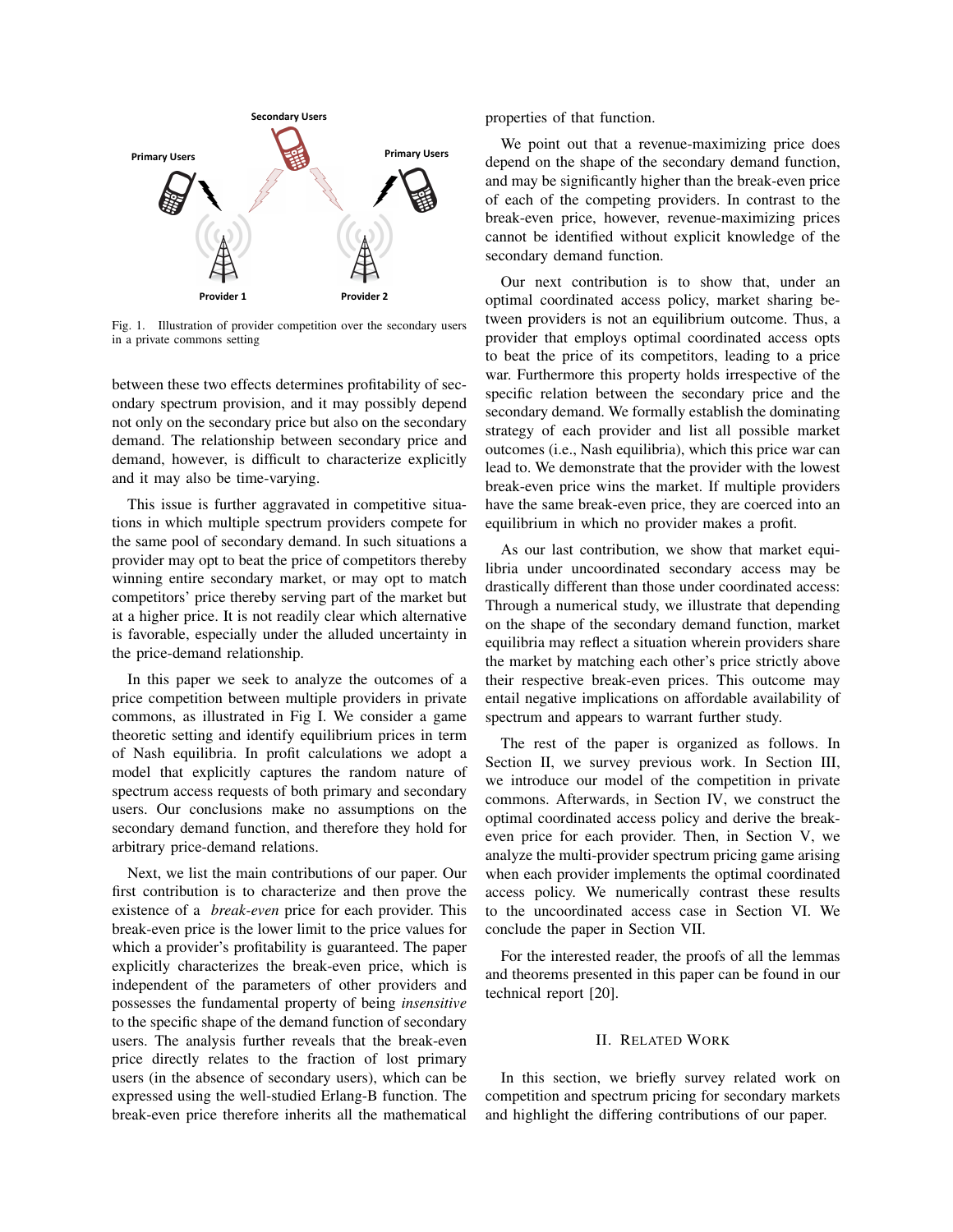Network providers in spectrum markets may face competition at two different levels. The first level consists of competition between secondary network providers to lease spectrum from a primary provider (or the government) that holds a spectrum license. The second level of competition is between network providers holding a spectrum license or lease and competing to offer their services to end-users.

Many papers in the literature consider the first level of competition, while our paper addresses the second one. For instance, in the works by Jagannathan [16], Kasbekar [19], Duan [12], Ren [35], Niyato and Hossain [31], Sengupta and Chatterjee [37] and Xing [40], game theoretic approaches to spectrum auctioning and leasing are analyzed. The set-up of all these papers (*i.e.*, competition between providers to lease spectrum) is different from ours (*i.e.*, competition between providers to lure users).

Several papers study the problem of ensuring profitability in secondary spectrum markets. Niyato and Hossain [31] derives market equilibria pricing by taking into consideration the demand and supply dynamics of spectrum auctions. However, the model uses a very specific secondary demand based on the utility from owning the spectrum and how much it costs to lease the spectrum. Also, secondary users have the option to lease parts of their spectrum from different spectrum owners. On the end-user side, Alanyali et al. [6] establishes a pricing policy which guarantees profitability for the network provider as long as a demand is generated. However, this paper assumes a monopolistic framework, while ours considers an oligopolistic one. Furthermore, [6] considers a multi-cell setting with a single frequency band in each cell, while our paper focuses on an isolated cell offering multiple frequency bands.

Mutlu et al. [29] also consider a monopolistic framework and derive an optimal coordinated access policy under which revenue from secondary users is maximized. The results of that paper show that a threshold policy is optimal for coordinated access in an isolated cell, assuming that a provider advertises a fixed price (i.e., the price does not depend on the instantaneous channel occupancy). These results are leveraged for the analysis in our paper.

In the work by Ileri et al. [15], a comprehensive model including both the auction and the end-user sides of the competition is studied. Different from our paper, this model focuses on the auctioning side of the competition where the revenue generated by secondary users is used to compensate for the costs of auctioning. In our model, we assume that providers own spectrum and need only to consider the revenue brought in by the primary and secondary users.

The works by Maille and Tuffin [24] and Maille et al. [25] use a model where both the auction side and the service side of the competition are considered. The work in [24] specifically focuses on the competition between two different but substitute technologies while [25] models a three level competition, where spectrum owners, lessees and users each make their own separate decisions. These decisions include the use of different technologies. In our model, we assume that providers offer the same type of services and therefore cannot influence the secondary users' preferences beside the price advertised. A related work by Ren et al. [35] studies and compare the market outcome achieved by respectively enforcing cooperation or competition among providers. While such external interventions might be useful in analyzing hypothetical outcomes, our model refrains from such enforcements as it aims to characterize a natural competition. In a work by Kim et al. [21], competition between two providers is analyzed where network preemption allows for primary users to evict secondary users from the system. Unlike our paper, the network model is not a finite capacity multichannel network but rather a spatial distribution of channels that turn on and off, and the analysis relies on an approximation. In one recent study by Korcak et. al. [23], the possibility of collusion between several wireless network providers is considered. This collusion is based on a coalition game model. In contrast, in our model, network providers do not communicate with each other about their intentions (i.e., it is a non-cooperative game). Thus, the possibility of market sharing between the providers is purely a result of market dynamics.

None of the previous work surveyed here considers competition among network providers implementing optimal coordinated access and facing secondary demand governed by a *general* demand function. The characterization of the market equilibrium and demonstration of a price war won by the provider(s) with the lowest breakeven price as well as the possibility of market sharing equilibria under uncoordinated access policies are unique contributions of our paper.

# III. NETWORK MODEL

In this section we introduce the considered model and notation. For convenience of exposition we present here a model with two providers, and later extend it to an arbitrary number of competing providers: Each provider  $i = 1, 2$  has a finite  $C_i$  number of channels, and a dedicated primary-user base whose intensity is represented with  $\lambda_i > 0$ . For each primary user serviced, provider i collects a reward of  $K_i$  units.

The providers compete for an additional secondary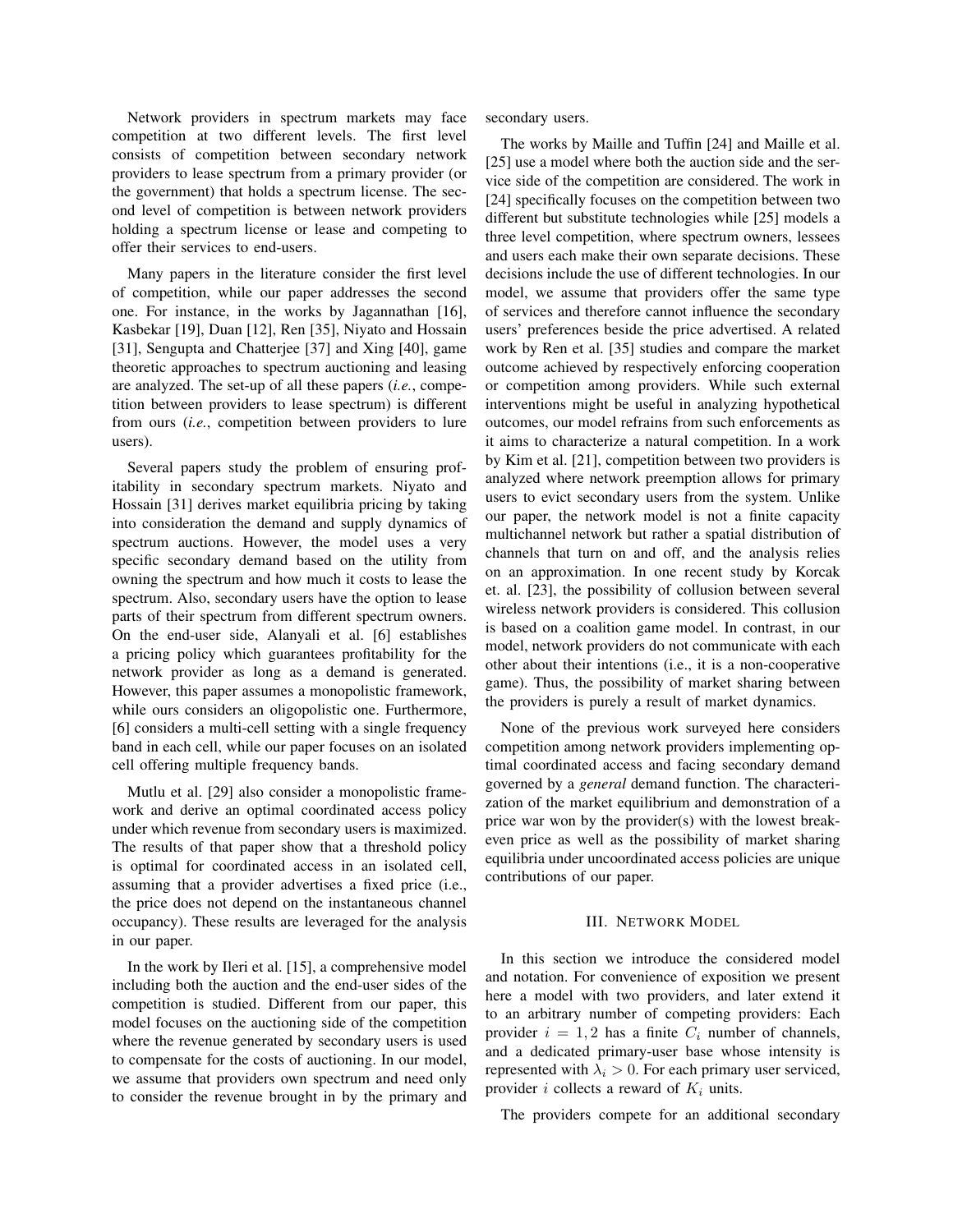

Fig. 2. Two providers each with a capacity  $C_i$ ,  $i = 1, 2$ , compete for secondary demand  $\sigma(p)$  while also serving their respective dedicated (primary) demand  $\lambda_i$ .

demand whose intensity is modulated by the prices they charge for secondary access. If provider i charges  $p_i$ units per secondary access then the intensity of secondary demand is  $\sigma(\min\{p_1, p_2\})$ . Here  $\sigma(\cdot)$  is the *demand function* and it is assumed to be continuous and non-increasing.

We shall assume that each demand type (primary and secondary) consists of a random sequence of request arrivals that occur according to independent Poisson processes, and intensity of demand represents the average number of requests per unit time. We also assume that, if granted, each request holds one channel for a random duration that is generally distributed with unit mean, independently of other requests and arrival times. We shall assume that the channel holding statistics are identical for primary and secondary requests. Such an assumption is valid when both types of traffic are generated by similar applications.

It is assumed that secondary demand is attracted to the provider which charges the lowest price. In the case when both providers charge the same price, the resulting secondary demand splits between the two providers according to a probability vector  $[\alpha_1, \alpha_2]$  such that  $\alpha_1 + \alpha_2 = 1$  and  $\alpha_i > 0$ . Namely, each provider i receives secondary demand intensity  $\alpha_i \sigma(p_i)$ .

Each provider  $i$  also has the choice of admitting or rejecting secondary requests according to an access policy, which we denote by  $A_i$ . We assume that actions taken by  $A_i$  depend only on the total number of users (primary and secondary) in the system. Thus,  $A_i$  belongs to the class of *occupancy-based* policies, which performance are insensitive to the call length distribution except through the mean [30].

Since demand is random and providers have a finite number of channels to provide service with, they cannot accommodate new requests if all of the channels are occupied. This results in some requests being blocked. We define  $B_{i,j}(\lambda_i, \sigma, A_i)$  as the blocking probability for class j users  $(j = 1$  for primary and 2 for secondary) when secondary demand is  $\sigma$  and the access policy is  $A_i$ .

The goal of each provider is to maximize the total revenue collected. The revenue rate of provider  $i$  when it services secondary demand of  $\sigma$  units is given by:

$$
W_i(p_i, \sigma, A_i) = (1 - B_{i,2}(\lambda_i, \sigma, A_i))\sigma p_i
$$
  
+ 
$$
(1 - B_{i,1}(\lambda_i, \sigma, A_i))\lambda_i K_i.
$$
 (1)

Here the first and the second terms are respectively the revenue generated by primary and secondary requests that are admitted by the provider. Each term represents the expected long time rates per unit time.

Since the secondary demand a provider receives depends on prices of both providers, so does the revenue of the provider. We define the *reward*  $R_i(p_i, p_{-i})$  of provider  $i$  as its revenue when provider  $i$  and its competitor  $-i$  charge secondary access  $p_i$  and  $p_{-i}$  units respectively. Namely,

$$
R_i(p_i, p_i) = \begin{cases} W_i(p_i, \sigma(p_i), A_i) & \text{if } p_i < p_{-i} \\ W_i(p_i, \alpha_i \sigma(p_i), A_i) & \text{if } p_i = p_{-i} \\ W_i(p_i, 0, A_i) & \text{if } p_i > p_{-i} . \end{cases}
$$
 (2)

Hence the reward is affected by the amount of secondary demand provider  $i$  captures through the relationship between its own price  $p_i$  and the price other provider chooses  $p_{-i}$ . Once the prices determine the secondary demand for each provider, the rewards are further shaped by the providers' access policies. Each provider has full information on its own network parameters and can observe the prices advertised by its competitors.

# IV. OPTIMAL COORDINATED ACCESS POLICIES AND **PROFITABILITY**

For a given secondary demand  $\sigma$  and secondary price p, let  $A_i^*(p, \sigma)$  denote a coordinated access policy that maximizes the revenue rate for provider  $i$ . We refer to  $A_i^*(p, \sigma)$  as the *optimal coordinated access policy*. We represent the resulting maximal revenue  $W^*_i(p, \sigma)$  as follows:

$$
W_i^*(p, \sigma) = W_i(p, \sigma, A_i^*(p, \sigma))
$$
  
= 
$$
\max_{A_i} W_i(p, \sigma, A_i).
$$

Under the given assumptions, it is well-known that the optimal coordinated access policy is a threshold (reservation) policy: Secondary users are admitted by a provider when the channel occupancy of the provider is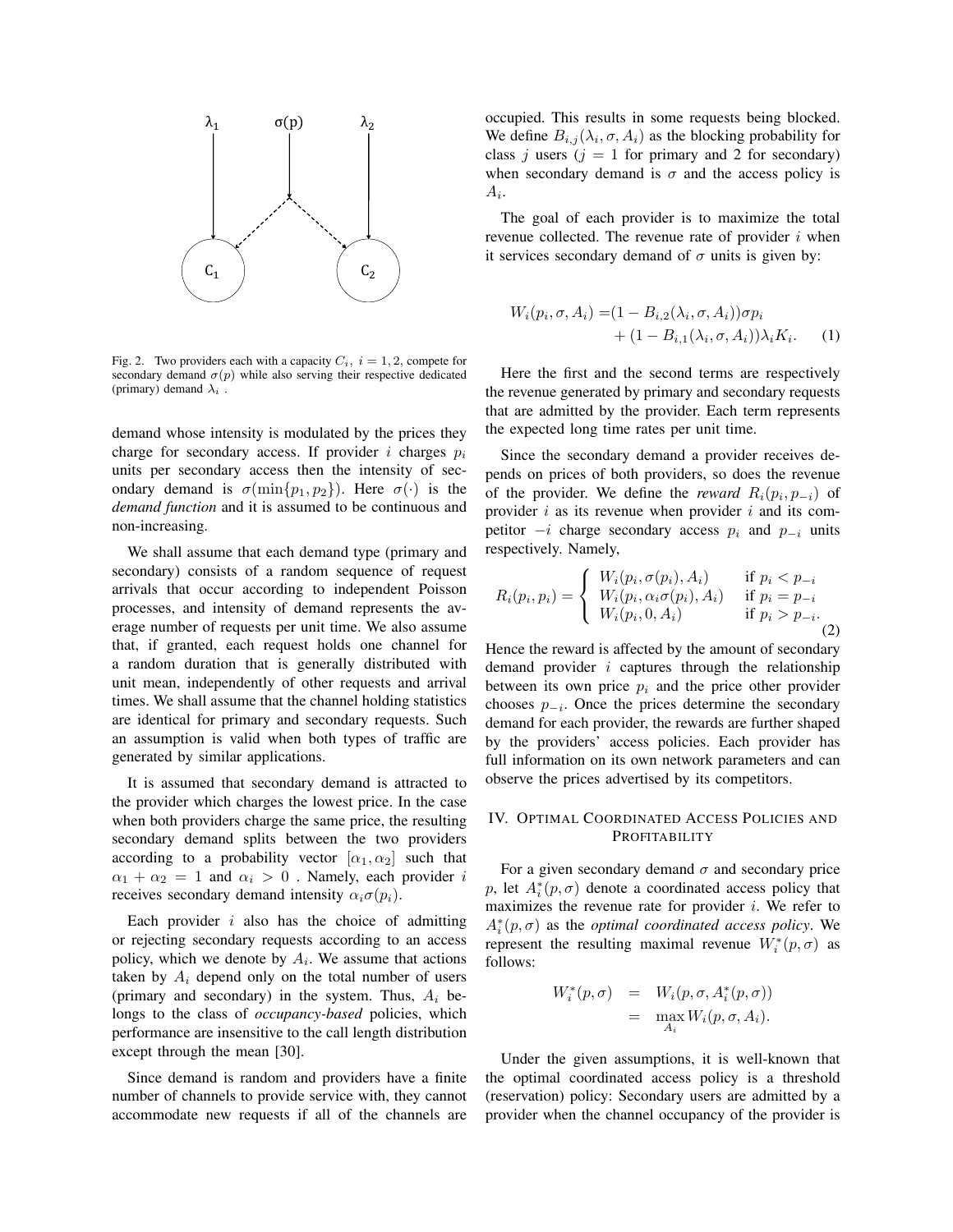

(a) Break-even price  $p^{BE}$  with respect to network capacity C for different primary arrival rates  $\lambda$  and primary price  $K = 1$ .



(b) Break-even price  $p^{BE}$  with respect to network load  $\lambda/C$  for different network capacities C and primary price  $K = 1$ .

Fig. 3. Behavior of break-even price as a function of network parameters.

below a threshold and they are blocked otherwise [22, 28, 30, 34]. The optimal threshold value depends on all parameters of the provider including intensity of the secondary demand.

In the competitive setting considered in this paper it will be important to identify conditions under which an optimal policy  $A_i^*(p, \sigma)$  ever accepts a secondary request. Under such conditions the secondary pricedemand pair  $(p, \sigma)$  yields profit relative to serving primary demand only; in turn  $(p, \sigma)$  represents an economically viable situation for provider  $i$ . The issue is closely related with the opportunity cost of accepting a secondary request: On the one hand such a request brings an immediate revenue of  $p$ , on the other hand it may cause rejecting future requests, possibly with higher immediate revenue, due to the channel that it holds temporally. It turns out that the sign of the balance in this tradeoff can be deduced by the so-called policy improvement method of dynamic programming technique [5, 22]. Simply put, we can formulate a infinite horizon reward problem where we do not admit any secondary users. From this problem we can formulate the average reward that a primary user brings from a single admission to the network, which in turn yields the minimum reward  $p_i^{BE}$  secondary users need to compensate for to gain admission to the network [20]. The analysis reveals that  $p_i^{BE}$  can be expressed as follows:

$$
p_i^{BE} = K_i E(\lambda_i, C_i), \tag{3}
$$

where  $E(\lambda_i, C_i)$  is the Erlang-B blocking formula given by

$$
E(\lambda_i, C) = \frac{\frac{\lambda_i^C}{C!}}{\sum_{k=1}^C \frac{\lambda_i^k}{k!}}.
$$
 (4)

This leads to the following conclusion:

(a) 
$$
W_i^*(p, \sigma) > W_i^*(p, 0)
$$
 if  $p > p_i^{BE}$ ,  
(b)  $W_i^*(p, \sigma) = W_i^*(p, 0)$  if  $p \le p_i^{BE}$ .

**Theorem IV.1** *For*  $\sigma > 0$ *:* 

Theorem IV.1(a) states that if the price exceeds  $p_i^{BE}$ then serving secondary demand yields strictly higher revenue for provider  $i$  than not serving it. Conversely, part (b) of the theorem states that secondary demand does not lead to any revenue improvement otherwise, implying that rejecting the entire secondary demand is optimal for such prices. In effect, at  $p_i^{BE}$  the immediate revenue balances the opportunity cost of a secondary request. We therefore coin  $p_i^{BE}$  as the *break-even price* for provider  $i$ .

It is striking that the break-even price expression (3) does not depend on the secondary demand. Namely, any price above  $p_i^{BE}$  strictly improves the revenue of provider  $i$  regardless of how much secondary demand it generates.

Figures 3(a) and 3(b) illustrate how the normalized break-even price (i.e.,  $p^{BE}/K$ ) changes with respect to relevant network parameters, namely the system capacity C and the primary load  $\lambda$ . The normalized price is given by the Erlang-B function, which has been well studied in teletraffic theory. In particular upper and lower bounds are obtained in [14, 18], and it is demonstrated in [17] that for a given arrival load  $\lambda$ , the Erlang-B function (hence, the break-even price) is a convex function of the capacity  $C$ , as can be observed from Figure 3(a). It is also worth noting that as the network capacity increases, the value of the break-even price at the critical load where  $\lambda = C$  decreases as demonstrated in Figure 3(b).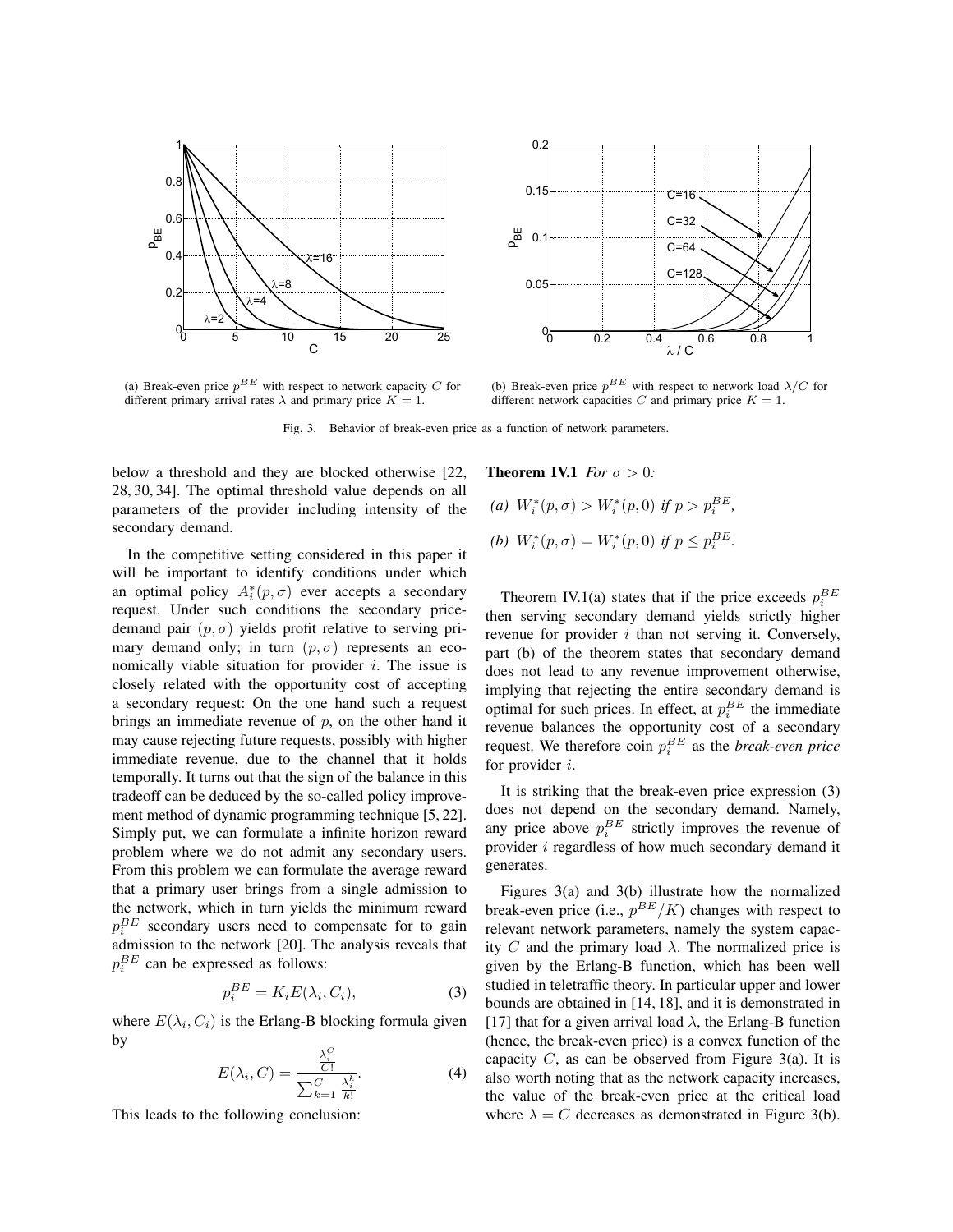Figure 3(b) shows that for an over-provisioned network (in which primary load  $\lambda$  is below the capacity  $C$  by a significant margin), the break-even price is substantially lower than the primary price. We observe that for  $C = 16$  the normalized break-even price is negligible compared to the primary price for network loads below 40%, a number close to the network utilization measurements reported in [3]. As the network capacity increases, it takes even higher network loads to observe the slightest increase in the break-even price, almost as high as 80% when the capacity is increased to  $C = 128$ . This result suggests that, in an over-provisioned network, spectrum sharing at secondary prices that are low relative to primary price would result in net profit, regardless of secondary demand.

# V. MARKET EQUILIBRIUM UNDER COORDINATED SECONDARY ACCESS

In competing for and serving secondary demand, a provider's action consists of an advertised price for secondary access and a local policy to coordinate secondary access. For any price, and for any demand the price raises, each provider's revenue is highest under optimal coordination. Hence optimal coordination is a dominating choice uniformly for all situations. In this section we will assume all providers implement optimal coordinated access. With this assumption each provider's strategic action reduces to a pricing decision.

We start with a characterization for competitive equilibria in the considered scenario. However, before we do that, it is important to recall the formal definition of a Nash equilibrium.

**Definition V.1** *A pricing strategy profile*  $(p_1, p_2)$  *is a Nash equilibrium for rewards*  $R_i(p_1, p_2)$  *if and only if* 

$$
R_1(p_1, p_2) = \max_{p} R_1(p, p_2).
$$
  
\n
$$
R_2(p_1, p_2) = \max_{p} R_2(p_1, p).
$$

The following theorem identifies possible market outcomes in terms of Nash equilibria. The first part of the theorem concerns the case when one provider (without loss of generality provider 1) has strictly lower breakeven price than the other provider. Then, in equilibrium, that provider sets its price below its competitor's breakeven price, and thereby captures the entire secondary demand irrespective of its shape. The second part of the theorem concerns the symmetric case when both providers have the same break-even price. It indicates that, in that case, providers are forced to share the secondary demand at their break-even prices and therefore make no profit.

**Theorem V.1** (a) If  $p_1^{BE} < p_2^{BE}$  then one or more Nash *equilibria exist and have the form*  $(p_1, p_2)$  *with* 

$$
p_1 \in \underset{p \in [p_1^{BE}, p_2^{BE} - \epsilon]}{\operatorname{argmax}} , W_1^*(p, \sigma(p))
$$

$$
p_2 \ge p_2^{BE},
$$

*where*  $\epsilon$  *is a sufficiently small discretization constant.* 

*(b)* If  $p_1^{BE} = p_2^{BE}$  then there exists a unique Nash *Equilibrium*  $(p_1, p_2)$  *such that* 

$$
p_1 = p_2 = p_1^{BE}.
$$

Theorem V.1 states that if the break-even prices are different, the provider with the lower break-even price captures the entire market by pricing below its competitor's break-even price. However, when the price is continuous, it is impossible to provide an exact price value that achieves this best response. Hence, following a well-known approach used in game theory to address this technicality [33, pages 64-67], we assume that each provider's price is a multiple of a small discretization step  $\epsilon$ .

In the rest of this section we comment of various aspects of the equilibria described in Theorem V.1.

*a) Examples:* The following two examples aim to illustrate that qualitative differences in the placement of Nash equilibria are governed by the secondary demand function  $\sigma(p)$ . These examples are based on demand functions commonly used in the economics literature that are respectively exponentially and linearly decreasing with price [38].

**Example V.1** Suppose that the secondary demand function follows a negative exponential demand given by:

$$
\sigma(p) = 10e^{-0.2p},
$$

which indicates sufficiently low-elastic demand so that the revenue rate remains increasing with price. We set the network parameters for both providers as:

$$
(\lambda_1, C_1, K_1) = (1, 2, 20)
$$
  

$$
(\lambda_2, C_2, K_2) = (10, 5, 35),
$$

which, through Eq. (3), yield

$$
p_1^{BE} = 4.00,
$$
  

$$
p_2^{BE} = 19.74.
$$

Figure 4(a) demonstrates the low-elasticity property of provider 1's revenue rate function,  $W_1^*(p_1, \sigma(p_1))$ . The revenue rate is clearly maximized when the price is  $p_1$  = 19.74  $\epsilon$ , at a price slightly below the other provider's break-even price.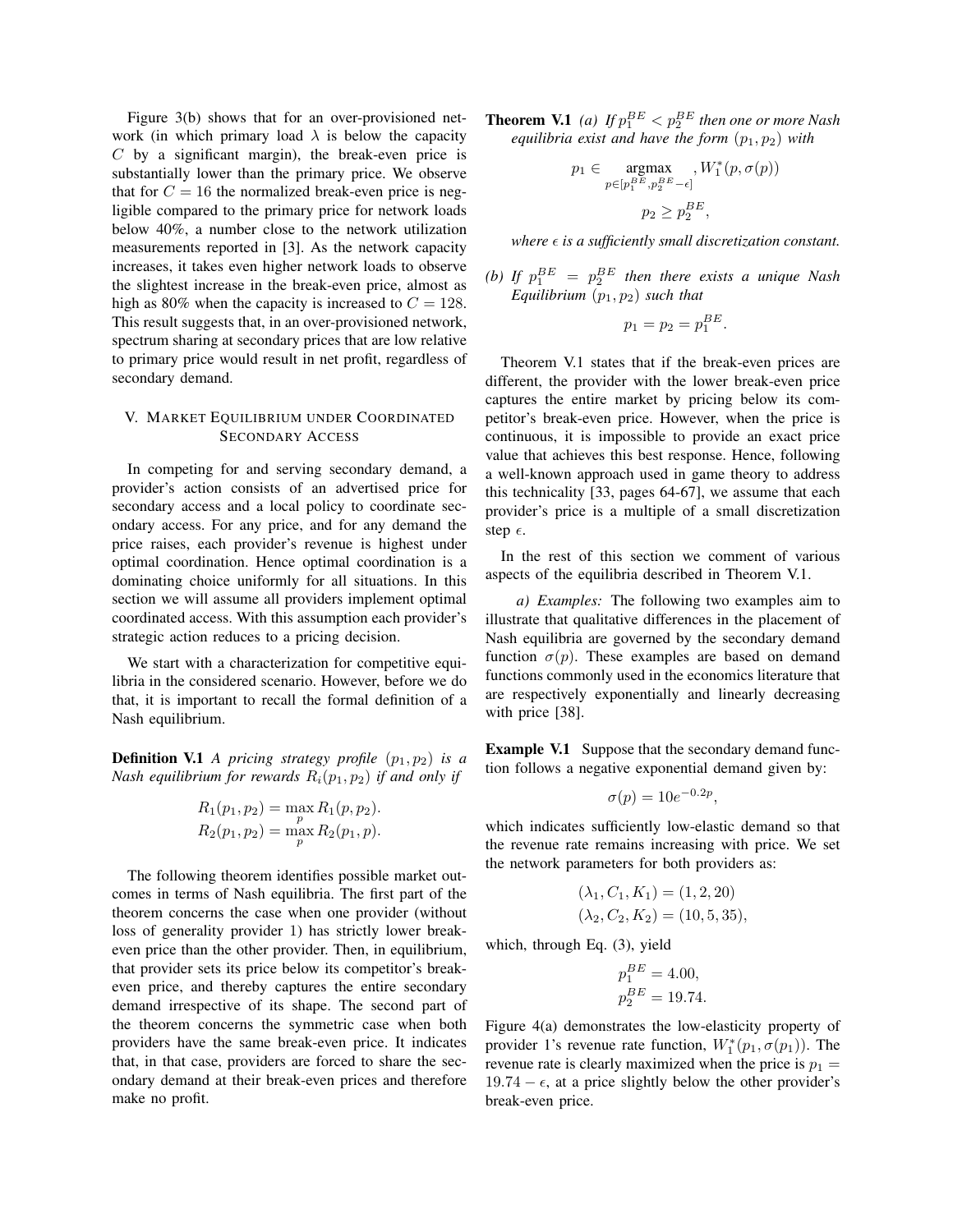

 $\frac{14}{0}$   $\frac{14}{5}$   $\frac{14}{10}$   $\frac{14}{15}$   $\frac{14}{20}$   $\frac{14}{25}$ 16 18 20 22 24 26 Price (p<sub>1</sub>) Reward<br>Reward<br>Reward 은 20 ୴<br>ငှ^ 2<br>— )Reward maximized at<br>p<sub>1</sub>=15.76  $p_2^{\text{BE}}$ =19.74

(a) Provider 1's reward maximized just below competitor's breakeven price when secondary demand is  $\sigma(p_1) = 10e^{-0.2p_1}$ .

(b) Provider 1's reward maximized below competitor's break-even price when secondary demand is  $\sigma(p_1) = 10 - 0.5p_1$ .

Fig. 4. Different reward maximizing prices as provided in Examples V.1 and V.2.

Example V.2 In this example we consider a linear demand function given by:

$$
\sigma(p) = 10 - 0.5p.
$$

The network parameters and thus the break-even price are the same as in the previous example, which we omit. Under this new and faster decreasing demand function, we plot the revenue rate in Figure 4(b). The revenue rate achieves its maximum at  $p_1 = 15.76$  after which it demonstrates high-elasticity and starts to decrease with price. This results in the revenue maximizing price being less than  $p_2^{BE} = 19.74$ . Therefore, facing such demand provider 1 would lower its price further below even though its competitor cannot match it without incurring a net loss, which demonstrates our result stated in Theorem V.1(b).

*b) Interpretation of Nash equilibria in the asymmetric case:* Without loss of generality let us consider the case  $p_1^{BE} < p_2^{BE}$ . Exact value of the equilibrium price  $p_1$  depends on where provider 1's revenue is maximized on the interval  $[p_1^{BE}, p_2^{BE} - \epsilon]$ . Note that the revenue may attain its maximum at several price values of this interval, hence the set notation provided in the Theorem.

If the demand function  $\sigma(p)$  results in the revenue rate being maximized right below the competitor's breakeven price such that:

$$
\underset{p \in [p_1^{BE}, p_2^{BE} - \epsilon]}{\arg \max} W_1^*(p, \sigma(p)) = p_2^{BE} - \epsilon,
$$

then the price profile  $(p_2^{BE} - \epsilon, p_2^{BE})$  is the Nash equilibrium and no other equilibrium exists. This property holds, for example, when  $\sigma(p)$  is constant and thus demand is inelastic.

The equilibrium price of provider 2 is strictly above its break-even price  $(p_2 > p_2^{BE})$  if all maxima of provider 1's revenue rate occur within the subinterval  $[p_1^{BE}, p_2^{BE} - \epsilon]$ . Only then provider 2 can choose to advertise a higher price without creating an incentive for provider 1 to deviate to a revenue maximizing price that is above provider 2's break-even price. Hence while all Nash equilibria have the form given in Theorem V.1(a), not any price profile that has this form is necessarily a Nash equilibrium.

*c) Profitability:* Provider i profits from providing secondary access only if it's break-even price is lower than its competitor's (i.e.,  $p_i^{BE} < p_{-i}^{BE}$ ): In this case the provider i's payoff given by  $R_i(p_{-i}^{BE} - \epsilon, p_{-i}^{BE}) =$  $W_i^*(p_{-i}^{BE} - \epsilon, \sigma(p_{-i}^{BE}))$  strictly exceeds the revenue without secondary demand  $W_i^*(\cdot, 0)$ ; hence profitability of provider  $i$  follows. Otherwise provider  $i$  does not profit from secondary demand: If  $p_i^{BE} > p_{-i}^{BE}$  it serves no secondary users and if  $p_i^{BE} = p_{-i}^{BE}$  it serves secondary users exactly at its break-even price. We point out that in the latter symmetric case *neither provider* achieves positive profit.

*d) Best response dynamics:* The equilibria provided in Theorem V.1 are consequences of best response dynamics. The best response of provider  $i$  when facing a competitor price  $p_{-i}$  is to set its price slightly lower in order to capture all of the secondary demand. This can be formalized using the following lemma.

**Lemma V.1** If  $p_i > p_i^{BE}$ , then there is a price  $p'_i$  such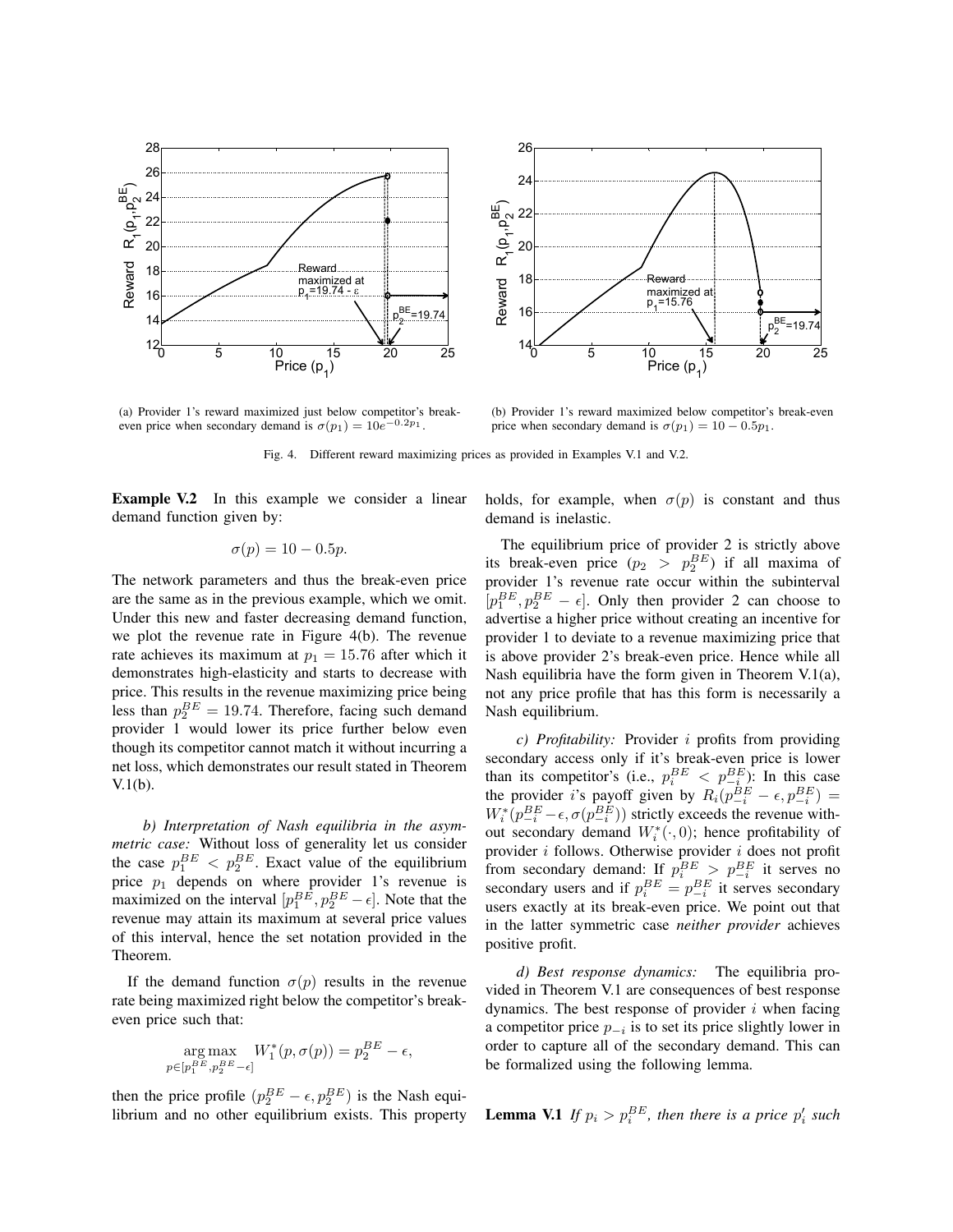*that*  $p_i^{BE} < p_i' < p_i$  and  $W_i^*(p'_i, \sigma(p'_i)) > W_i^*(p_i, \alpha_i \sigma(p_i)).$  (5)

Namely, if provider i profits at a given price, obtaining the entire secondary demand is strictly more profitable than obtaining part of the demand at a slightly higher price. This property reflects an incentive for each provider to unilaterally deviate from offering the same price as its opponent, provided that the price is strictly above its break-even price. A formal proof of Theorem V.1 is given in [20] by making use of this best response.

Given initial prices  $p_1$  and  $p_2$  such that  $p_i > p_i^{BE}$ ,  $i =$ 1, 2, both providers will follow this strategy, lowering their prices in turn. This process continues until the market price drops so low that the provider with the higher break-even price finds himself unable to lower its price any further without incurring a net loss. Then the other provider will choose to match this price or lower its price slightly below, depending on what its own breakeven price is in comparison.

*e) Comparison with classical Bertrand duopoly:* Theorem V.1 essentially asserts that the equilibrium outcome of competition for secondary demand is a price war. Price wars are also typical outcomes in the classical Bertrand duopoly, hence it is worthwhile to put the two settings in perspective. In the Bertrand game, for a given price, both the revenue and the cost are linear functions of demand. In contrast, in the present setting neither revenue nor cost of secondary service is linear in secondary demand, primarily because both quantities rely heavily on blocking probabilities that are highly nonlinear in the demand. In addition, the Bertrand model precludes any capacity constraints and assumes that all demand can be satisfied, whereas the model of this paper is centered on a fundamental limitation in capacity. Yet, interestingly, the equilibrium of the present game resembles (and, depending on the secondary demand function, may be identical to) the outcome of a Bertrand game in which marginal cost is constant and equal to the break-even price.

This similarity is a consequence of two nontrivial properties established in the present paper:  $(i)$  insensitivity of break-even price against secondary demand, and  $(ii)$  Lemma V.1, which indicates that having more secondary demand is always more favorable provided that secondary service is priced above break-even price. Both properties, however, rely on the assumption of optimal coordination of secondary access and may not extend to arbitrary access policies. In particular the following section establishes that in the specific case of uncoordinated secondary access, competitive market equilibria may reflect market sharing at a continuum of

prices that are strictly above break-even prices, presenting a drastic deviation from Bertrand duopoly.

*f) Extension to multiple providers:* Equilibrium descriptions of Theorem V.1 can be generalized to an arbitrary number of providers competing for the secondary demand, each with their own primary users, capacities and primary user rewards: Consider  $N$  such providers and let  $p_i^{BE}$  continue to represent the break-even price of provider i. Without any loss of generality, let us reindex the providers if necessary so that:  $p_1^{BE} \leq p_2^{BE} \leq$  $p_3^{BE} \leq \ldots \leq p_N^{BE}$ .

Further we define:

$$
n = \max\{i : p_i^{BE} = p_1^{BE}\}.
$$

Hence  $n$  is the number of providers that have the smallest break-even price. We generalize the two cases presented in Theorem V.1 as follows:

• If  $n > 1$  then any price profile  $(p_1, p_2, \dots, p_N)$ such that

$$
p_i = p_1^{BE}
$$
 for  $i = 1, 2, \dots, n$   
\n $p_i > p_1^{BE}$  for  $i = n + 1, n + 2, \dots, N$ .

is an Nash equilibrium. In each such equilibrium providers  $1, 2, \dots, n$  service the secondary demand at their break-even prices thereby generating no additional profit. The secondary demand is split among these providers according to an arbitrary probability vector  $[\alpha_1, \alpha_2, ..., \alpha_{n-1}, \alpha_n]$  where  $\sum_{i=1}^{n} \alpha_i = 1, \alpha_i > 0$ , which has no bearing on equilibrium prices. The remaining  $N - n$  providers do not capture any secondary demand.

• If  $n = 1$  then there is a single provider whose breakeven price is lower than all the rest. In equilibrium this provider captures the entire secondary demand at a strictly profitable price, while the remaining  $N - 1$  providers cannot serve any secondary demand. In particular Nash equilibria have the form

$$
p_1 \in \underset{p \in [p_1^{BE}, p_2^{BE} - \epsilon]}{\operatorname{argmax}} W_1^*(p, \sigma(p)),
$$
  

$$
p_i \ge p_2^{BE} \quad \text{for } i = 2, 3, \cdots, N.
$$

# VI. MARKET EQUILIBRIUM UNDER UNCOORDINATED SECONDARY ACCESS

In this section we consider equilibrium regimes that arise when competing providers grant uncoordinated access to secondary demand. We shall argue that such equilibria can be characterized explicitly and may be drastically different than those under coordinated access. In order to facilitate the exposition, this section focuses on inelastic demand (that is,  $\sigma(p) = \sigma$ ) but its qualitative conclusions extend to general demand functions.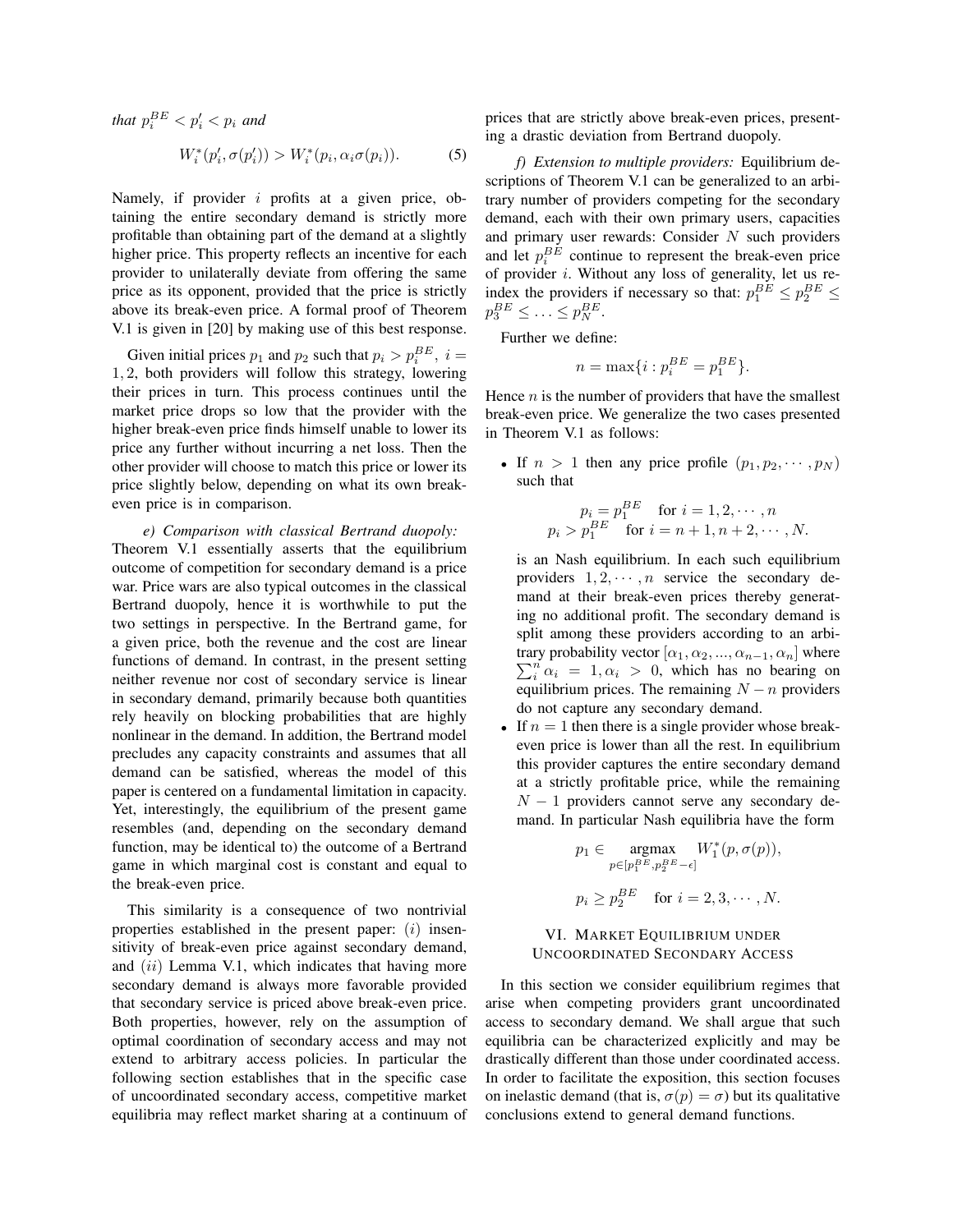Under uncoordinated access, a provider does not differentiate between primary and secondary users in granting spectrum access requests. In turn, both types of users experience the same blocking probability. This probability depends on the aggregate demand and system capacity, and can be computed using standard techniques in teletraffic. Namely, when provider  $i$  serves secondary demand  $\sigma$ , the two blocking probabilities are

$$
B_{i,2}(\lambda_i, \sigma, A_i) = B_{i,1}(\lambda_i, \sigma, A_i) = E(\lambda_i + \sigma, C_i),
$$

where  $E(\lambda_i+\sigma_i)$  is the Erlang-B formula given by (4).

The revenue rate of provider  $i$ , when serving secondary demand  $\sigma$  by charging  $p_i$  per admitted request, is then given by

$$
\hat{W}_i(p_i, \sigma) = (1 - E(\lambda_i + \sigma, C_i))\sigma p_i
$$
\n
$$
+ (1 - E(\lambda_i + \sigma, C_i))\lambda_i K_i,
$$
\n(6)

where the first term corresponds to the reward collected from secondary users that gain admission to the network, while the second term corresponds to the reward collected from the serviced primary users. (Here and in the rest of this section we will consistently use the symbolˆ to indicate the quantities associated with uncoordinated access.)

#### *A. Profitability*

We recognize  $\hat{W}_i(p_i, 0)$  as the revenue rate of provider *i* when it does not serve any secondary demand. Similar to the profitability conditions for the optimal coordinated access case stated in Theorem IV.1, note that

$$
\hat{W}_i(p_i, \sigma) \ge \hat{W}_i(p_i, 0) \tag{7}
$$

if and only if  $p_i \geq \hat{p}_i^{BE}$  where

$$
\hat{p}_i^{BE} = \frac{(E(\lambda_i + \sigma, C_i) - E(\lambda_i, C_i))\lambda_i K_i}{(1 - E(\lambda_i + \sigma, C_i))\sigma}.
$$
 (8)

Hence the provider incurs loss and has no incentive to serve the secondary demand at a price below  $\hat{p}_i^{BE}$ . In turn  $\hat{p}_i^{BE}$  is the break-even price of provider i under *uncoordinated access*.

It is instructive to compare the break-even prices under uncoordinated access and optimal coordinated access. Firstly,  $\hat{p}_i^{BE} \ge p_i^{BE}$  because if the optimal admission policy does not yield positive profit from secondary demand then neither does any other policy. For typical parameters this inequality is strict. Consequently, providers need to charge a higher price to secondary users in order to avoid a net loss, which results in the tendency to bid higher prices under uncoordinated access. Secondly, in contrast to  $p_i^{BE}$ , the break-even price  $\hat{p}_i^{BE}$  for uncoordinated access depends on the value of secondary demand  $\sigma$ .



Fig. 5. Revenue rates under optimal coordinated and uncoordinated access versus secondary demand - network parameters:  $p_i = 30$ ,  $\lambda_i =$ 13,  $C_i = 20$  and  $K_i = 50$ .

# *B. Market Sharing*

While Lemma V.1 establishes that market sharing is not favorable under optimal coordinated access, these results do not necessarily extend to a case when uncoordinated access is implemented. As it turns out, under an uncoordinated access implementation, whether the revenue rate increases or decreases by sharing secondary demand depends on another critical parameter we shall establish later.

Before we get into our analysis, it is insightful to compare how the revenue rates  $\hat{W}_i(p_i, \sigma)$  and  $\hat{W}_i^*(p_i, \sigma)$ behave under uncoordinated and optimal coordinated access strategies. Figure 5 illustrates the two revenue rates for a range of secondary demand  $\sigma$ , when all other parameters are fixed. When plotting both revenue rates, the secondary price  $p_i$  is chosen above both break-even prices so that the optimal revenue rate  $W^*_i(p_i, \sigma)$  is strictly increasing in  $\sigma$ . As a by-product of optimality,  $W_i^*(p_i, \sigma) \geq \hat{W}_i(p_i, \sigma)$  under all circumstances.

However,  $\hat{W}_i(p_i, \sigma)$  has an important qualitative difference relative to its optimal counterpart: It increases for a range of secondary demand  $\sigma$  and decreases afterwards. This happens because for small  $\sigma$ , secondary users enhance revenue by using the leftover capacity from primary users, but as  $\sigma$  increases secondary access occurs at an increasing expense of primary access and that leads to a decline in revenue if primary users are more valuable (that is, if  $p_i < K_i$ ). This property opens the possibility that  $\hat{W}_i(p_i, \alpha_i \sigma) > \hat{W}_i(p_i, \sigma)$ , in which case a provider has incentive to share secondary demand at prices higher than break-even. Consequently, it has a profound impact on the outcome of a competitive setting.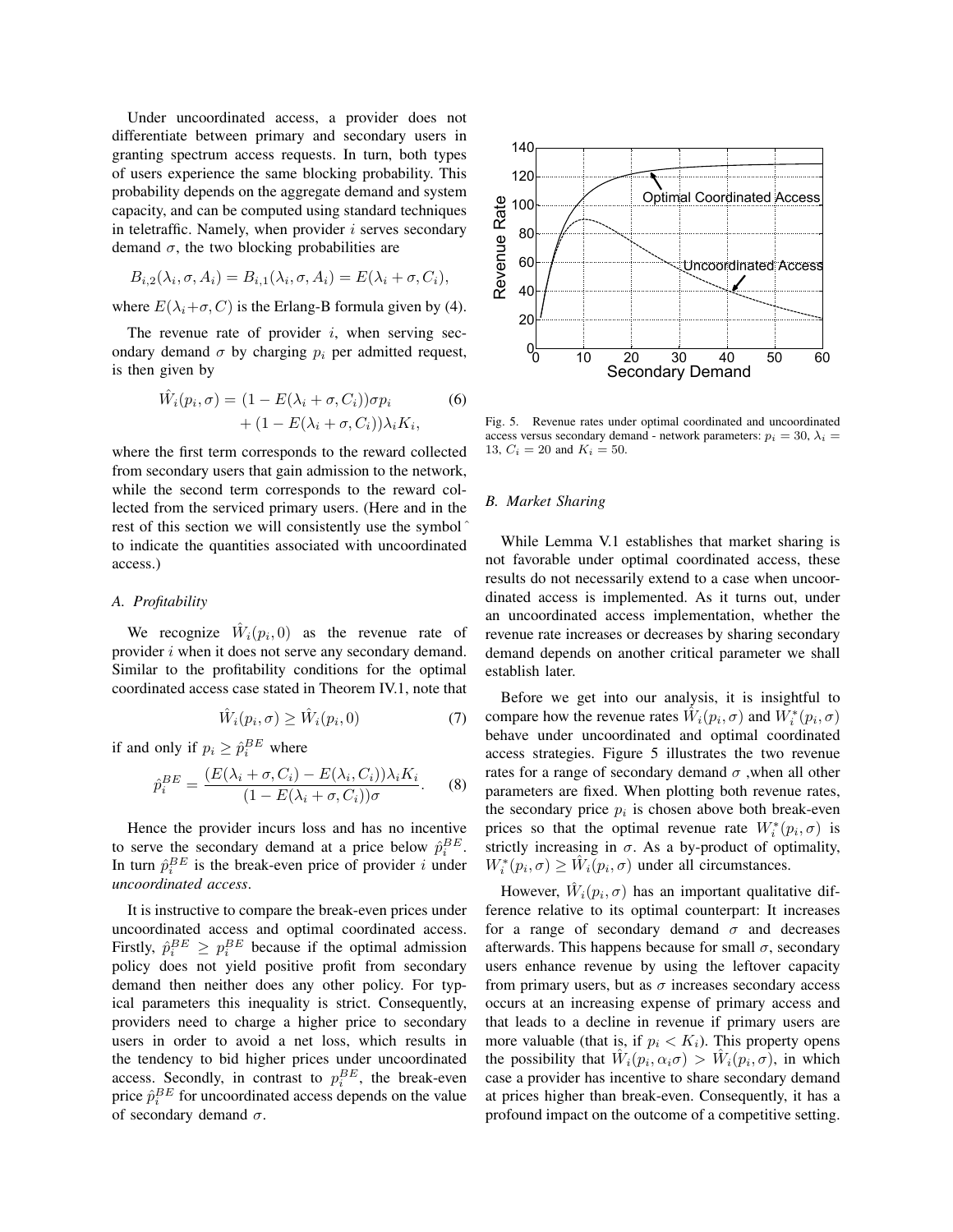| Access Policy | Equilibrium price                           | Equilibrium profit                         |
|---------------|---------------------------------------------|--------------------------------------------|
| Coordinated   | $p_1 = p_2 = 0.91$                          | $P_1 = P_2 = 0$                            |
| Uncoordinated | $23.46 \le \hat{p}_1 = \hat{p}_2 \le 34.11$ | $0 \leq \hat{P}_1 = \hat{P}_2 \leq 121.54$ |
| TARI E I      |                                             |                                            |

EQUILIBRIUM PRICES AND RESULTING PROFITS FOR THE SETTING CONSIDERED IN EXAMPLE VI.1.

To formalize this intuition let us define

$$
\bar{p}_i = \frac{(E(\lambda_i + \sigma, C_i) - E(\lambda_i + \alpha_i \sigma, C_i))\lambda_i K_i}{(1 - E(\lambda_i + \alpha_i \sigma))\alpha_i \sigma - (1 - E(\lambda_i + \sigma))\sigma}.
$$

It can be verified directly from (6) that:

$$
\hat{W}_i(p_i, \alpha_i \sigma) > \hat{W}_i(p_i, \sigma) \text{ for } p_i < \bar{p}_i \tag{9}
$$

$$
\hat{W}_i(p_i, \alpha_i \sigma) \le \hat{W}_i(p_i, \sigma) \text{ for } p_i \ge \bar{p}_i. \tag{10}
$$

Thus, only up to the price value  $\bar{p}_i$ , any provider i would benefit from a reduction in its secondary demand. The price  $\bar{p}_i$  can be interpreted as a *market sharing threshold* for provider i: Any price above this threshold renders secondary demand too valuable to share and warrants a price war. Below this threshold, the provider has an incentive to remain at an equilibrium that reflects market sharing, provided the price satisfies the initial profitability condition in Eq. (7), which translates to being above the break-even price  $\hat{p}_i^{BE}$ .

#### *C. Equilibrium*

Competitive equilibria under uncoordinated access can now be determined depending on the critical price values  $\hat{p}_i^{BE}$  and  $\bar{p}_i$  of all providers *i*. Figure 6 illustrates a particular placement of these parameters for two providers. In the illustrated setting, the market sharing threshold exceeds the break-even price (that is,  $\bar{p}_i > \hat{p}_i^{BE}$ ) for each provider. Furthermore the price intervals  $[\hat{p}_1^{BE}, \bar{p}_1]$ and  $[\hat{p}_2^{BE}, \bar{p}_2]$  have a non-empty intersection; therefore there exist common price values that are above breakeven values and acceptable for market sharing for both providers. In turn, there is a continuum of equilibria strictly above the break-even prices. We point out that the nature of equilibria depend on the relative ordering of  $\hat{p}_i^{BE}$ ,  $\bar{p}_i$  of all providers.

We conclude this section with a numerical example concerning a symmetric setting.

Example VI.1 We consider two network providers with identical parameters: Primary arrival rate  $\lambda_i = 13$ , capacity  $C_i = 20$ , and revenue collected per serviced primary user  $K_i = 50$ . We continue to assume inelastic secondary demand whose value is chosen to be  $\sigma = 20$ . We assume that secondary demand splits equally in the case of equal prices, that is,  $\alpha_1 = \alpha_2 = 0.5$ .

The break-even price for coordinated access is computed as 0.91; hence by Theorem V.1 the unique price



Fig. 6. Point (A) represents the Nash equilibrium under optimal coordinated access, and the continuum of points in (B) is the set of Nash equilibria under uncoordinated access.

equilibrium under coordinated access is  $p_1 = p_2 = 0.91$ and no provider profits from secondary demand.

The break-even price for uncoordinated access is  $\hat{p}_i^{BE}$  = 23.46 and the market sharing threshold is  $\bar{p}_i = 34.11$ . Hence, any price profile  $(p, p)$  where p lies in the interval [23.46, 34.11] constitutes a competitive equilibrium. For example, if provider  $-i$  adopts the secondary price  $p_{-i} = 30$  then

$$
R_i(p_i, p_{-i}) = \begin{cases} \n\hat{W}_i(p_i, \sigma) = 74.66 & \text{if } p_i = 29.99 \\
\hat{W}_i(p_i, \frac{\sigma}{2}) = 90.01 & \text{if } p_i = 30 \\
\hat{W}_i(p_i, 0) = 0 & \text{if } p_i > 30,\n\end{cases}
$$

*in particular*  $p_i = 30$  *is the best response of provider i; and so the price profile* (30, 30) *is a Nash equilibrium. A comparison of possible equilibria and associated profits under both access strategies is given in Table I.*

Interestingly, a policy (here uncoordinated access) that is sub-optimal for a provider in isolation results in competitive equilibria in which all providers are strictly better off than resorting to their optimal individual policies.

## VII. CONCLUSION

In this paper we investigated the equilibrium outcomes in a secondary spectrum market where multiple firms compete against each other. We focused on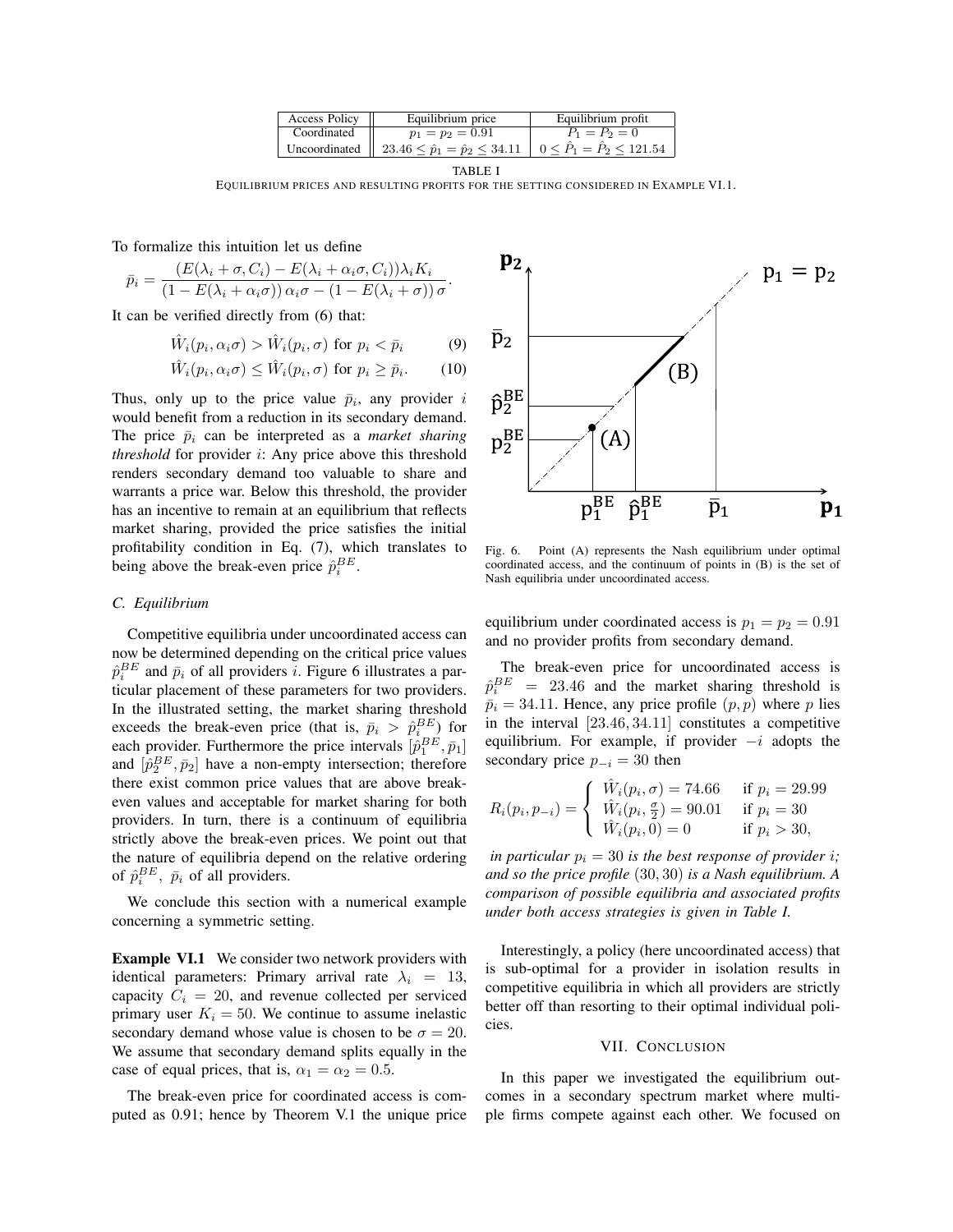two proposed regimes for secondary spectrum access, namely coordinated access and uncoordinated access under private commons. Such an investigation can help provide important guidance to a firm's strategic decision process, by explicitly determining the parameters on which market success depends. To accomplish this goal, we formulated the problem as a non-cooperative game, in which providers with finite network capacities are making strategic pricing and access control decisions with respect to secondary users.

We first analyzed the case of coordinated access, for which the optimal access policy is of threshold type. We demonstrated that each provider has a unique *break-even* price, above which profitability is guaranteed regardless of the secondary user demand response. We provided an explicit analytical formula for the breakeven price, thus establishing its relationship with the system parameters (i.e., the primary load, primary reward, and system capacity). The break-even price of each provider is independent of the system parameters of other providers. Interestingly, the break-even price is, in general, significantly smaller than the primary reward. Thus, the break-even price is less than 1% of the primary reward if the primary load is below 68% and the number of channels C exceeds 32. Even at the critical load where the primary load is equal to the system capacity (i.e.,  $\lambda = C$ ), the break-even price remains below 20% of the primary reward for  $C > 16$ .

Next, using the notion of Nash equilibrium, we formalized the possible outcomes resulting from a noncooperative game in which optimal coordinated access is implemented by two or more network providers. We explained how the best response dynamics of each provider reflect a price war, in which each provider is driven into advertising a price slightly below that of its competitors as long as this price is above the breakeven price. This price war leads to a single provider (that with the lowest break-even price) capturing the entire secondary spectrum market. Although the demand function does not play a role in determining the identity of the winning provider, we showed that is does affects the revenue-maximizing price for that provider and the placement of the Nash equilibria. In the case of multiple providers sharing the same lowest break-even price, the game results in a market equilibrium in which none of the providers make profits.

Finally, we showed that the market dynamics fundamentally differ when providers implement uncoordinated access. We demonstrated that the break-even price is no longer insensitive to the secondary demand and market sharing becomes a possible best response. It is worth noting that even though a provider  $i$  might find it desirable to share the market, it would still go into a price war

for price values higher than its market sharing price  $\bar{p}_i$ , thus preventing convergence to an arbitrarily high price for secondary access. The possible market outcomes under an uncoordinated access policy become complex when the number of providers increases, but deserve further study, since they may result in a larger number of providers joining the market and higher revenues than possible under an optimal coordinated access policy.

# ACKNOWLEDGEMENTS

This work was supported, in part, by the US National Science Foundation under grant CCF-0964652.

## **REFERENCES**

- [1] The Federal Communications Commission, Promoting Efficient Use of Spectrum Through Elimination of Barriers to the Development of Secondary Markets. http://hraunfoss.fcc.gov/edocs public/attachmatch/FCC-04-167A1.pdf
- [2] Radio Spectrum Policy Group.
- http://rspg.groups.eu.int.
- [3] Shared Spectrum Company, General Survey of Radio Frequency Bands (30 MHz to 3 GHz): Vienna, Virginia, September 1-5, 2009. http://www.sharedspectrum.com/wp-content/uploads/ 2010 0923-General-Band-Survey-30MHz-to-3GHz.pdf
- [4] I.F. Akyildiz, W.Y. Lee, M.C. Vuran, and S. Mohanty. Next generation/dynamic spectrum access/cognitive radio wireless networks: a survey. *Computer Networks*, 50(13):2127-2159, 2006.
- [5] A. Al Daoud, M. Alanyali, D. Starobinski. Profit-Robust Policies for Secondary Spectrum Sharing, Boston University CISE Tech. Report # 2009-IR-0007, August, 2009.
- [6] M. Alanyali, A. Al Daoud, D. Starobinski. Profitability of dynamic spectrum provision for secondary use. In *DySPAN*, May 2011.
- [7] J. Bae, E. Beigman, R. Berry, M.L. Honig, H. Shen, R. Vohra, and H. Zhou. Spectrum markets for wireless services. In *DySPAN*, pages 1-10, Chicago, 14-17 October 2008.
- [8] M.M. Buddhikot. Understanding dynamic spectrum access: Models, taxonomy and challenges. In *DySPAN*, pp.649-663, 2007.
- [9] M. Bykowsky. A secondary market for the trading of spectrum: promoting market liquidity. *Telecommunications Policy*, 27(7):533 -541, 2003.
- [10] M. Bykowsky, M. Olson, and W. Sharkey. Efficiency gains from using a market approach to spectrum management. *Information Economics and Policy*, 22(1):73-90, 2010.
- [11] J.M. Chapin, and W.H. Lehr. The path to market success for dynamic spectrum access technology. *IEEE Communications Magazine*, 45(5):96-103, May 2007.
- [12] L. Duan, J. Huang, and B. Shou. Competition with dynamic spectrum leasing. In *CoRR*, abs/1003.5517, 2010.
- [13] Z. Han, C. Pandana, K.J.R. Liu. Distributive Opportunistic Spectrum Access for Cognitive Radio using Correlated Equilibrium and No-Regret Learning. *Wireless Communications and Networking Conference, IEEE ,* March 2007.
- [14] A. Harel. Sharp Bounds and Simple Approximations for the Erlang Delay and Loss Formulas. *Management Science*, Vol. 34, No. 8, August 1988, pp. 959-972.
- [15] O. Ileri, D. Samardzija, and N.B. Mandayam. Demand responsive pricing and competitive spectrum allocation via a spectrum server. In *DySPAN*, pages 194-202, 8-11 2005.
- [16] K. Jagannathan, I. Menache, E. Modiano, G. Zussman. Noncooperative Spectrum Access - The Dedicated vs. Free Spectrum Choice. In *MobiHoc,* May 2011.
- [17] A.A Jagers, E. A. Van Doorn. On the continued Erlang loss function. *Operations Research Letters*, Vol. 5, No. 1, June 1986, pp. 43-46,